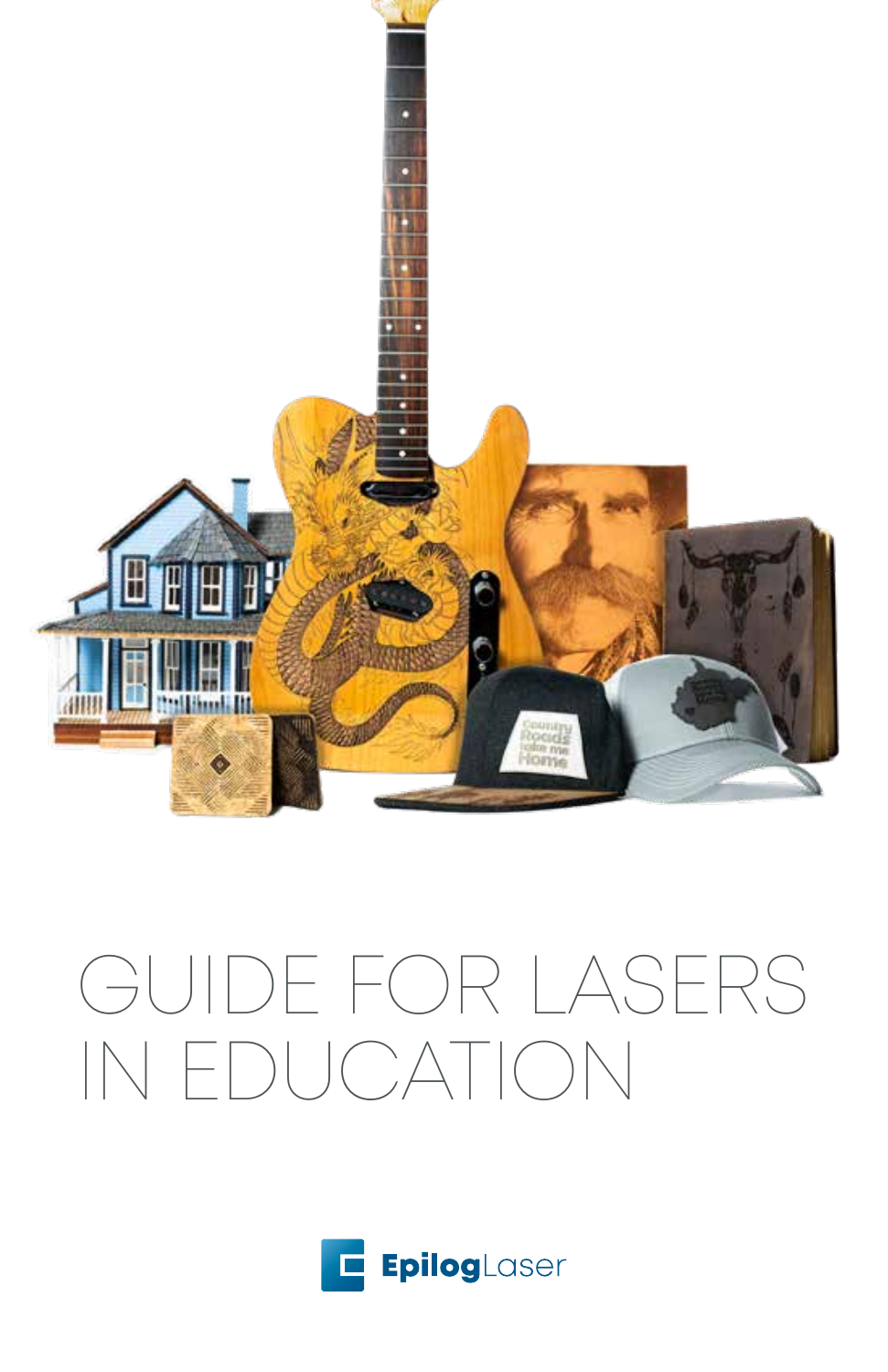

# **CONTENTS**

| What Benefits Does a Makerspace Offer our School?  4         |  |
|--------------------------------------------------------------|--|
|                                                              |  |
|                                                              |  |
|                                                              |  |
|                                                              |  |
|                                                              |  |
|                                                              |  |
|                                                              |  |
|                                                              |  |
|                                                              |  |
|                                                              |  |
|                                                              |  |
|                                                              |  |
|                                                              |  |
|                                                              |  |
|                                                              |  |
|                                                              |  |
| Why Will the Laser Be the Most Popular Tool at my School? 16 |  |
|                                                              |  |
|                                                              |  |
|                                                              |  |
|                                                              |  |
|                                                              |  |
|                                                              |  |
|                                                              |  |
|                                                              |  |
|                                                              |  |
|                                                              |  |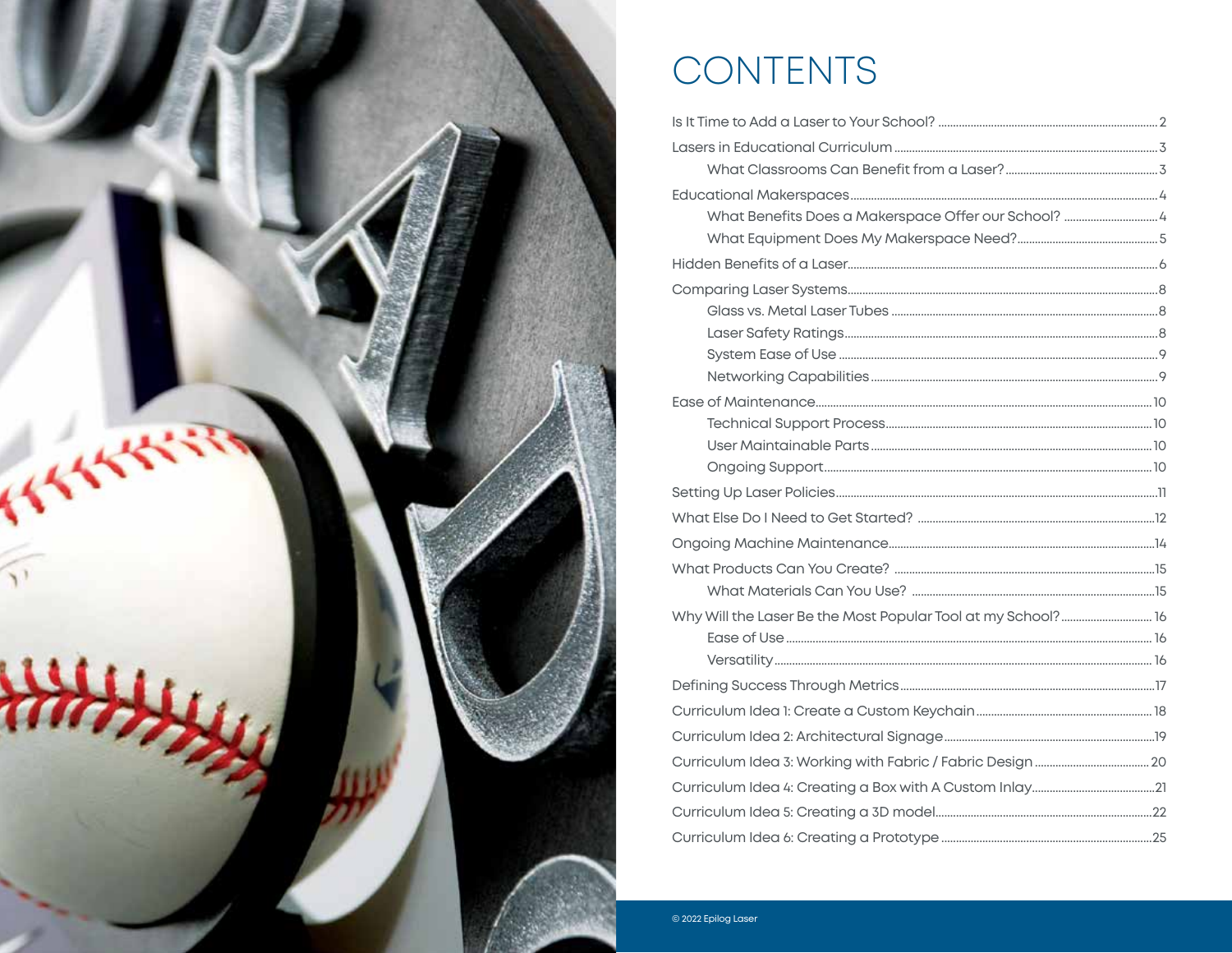### IS IT TIME TO ADD A LASER TO YOUR SCHOOL?

From smart boards to tablets, 3D printers to laser cutters, more and more schools are bringing hands-on, interactive technology to the classroom. Whether it is an industrial technology course, art lab, or a makerspace, schools and universities incorporating new technology in the classroom are engaging more students and creating active learners.

Laser cutting/engraving systems are fast becoming one of the most in-demand tools to add to the classroom, or in some cases, build an entire curriculum around. Laser cutters are versatile, easy to use, and safe. Not to mention incredibly fun to use.

But is a laser engraving system right for your school? Are you prepared for the many decisions that must be examined before you purchase a laser engraving system?

This guide will give you a head start in answering many of the fundamental questions you must consider before purchasing a laser. The purpose of this guide is not to provide you a full curriculum, but rather to get you started on designing the curriculum that is ideal for your particular program.

Are we completely unbiased? Of course not - we want you to add an Epilog to your school! But what we will promise is that we're providing you with a great look at what is involved in making your decision. If you decide an Epilog Laser system is right for you, great! If not, we want you to be as informed as possible as you make your ultimate choice.

Take a look through this guide and decide for yourself if a laser cutting/ engraving system is right for your school. Create a list of questions that you don't find in the booklet and set up a demonstration with the Epilog Laser representative in your area. They'll be able to address any addition questions you may have and you can see for yourself how beneficial adding a laser to your classroom can be!

### LASERS IN EDUCATIONAL CURRICULUM

There are two main categories in which we see educational facilities adding laser technology: specific classes for tailored applications, and makerspaces. First we'll take a look at different types of courses using lasers.

From industrial shop classes to art to architectural design, schools are discovering what a powerful tool a laser can be in engaging, inspiring, and educating students. Lasers in the classroom can build critical thinking and problem solving skills, foster creativity, encourage peer collaboration, and create more engaged and successful teachers.

#### Classrooms Can Benefit from a Laser

Lasers are incredibly versatile, and can be incorporated into a variety of courses. We also find that lasers are exceptionally popular in schools outside the classroom setting, as they can also be used for creating student or teacher awards, cutting classroom signage in-house, creating promotional products for school fundraisers, etc.)

Depending on the class subject and curriculum, we've seen lasers used in all kinds of courses including:

- Woodshop/Woodworking
- Industrial arts
- Fashion courses & labs (for cutting patterns and fabric, and other substrates to create accessories such as pendants and earrings.)
- Technology classes
- Art/design/photography courses
- STEM-focused courses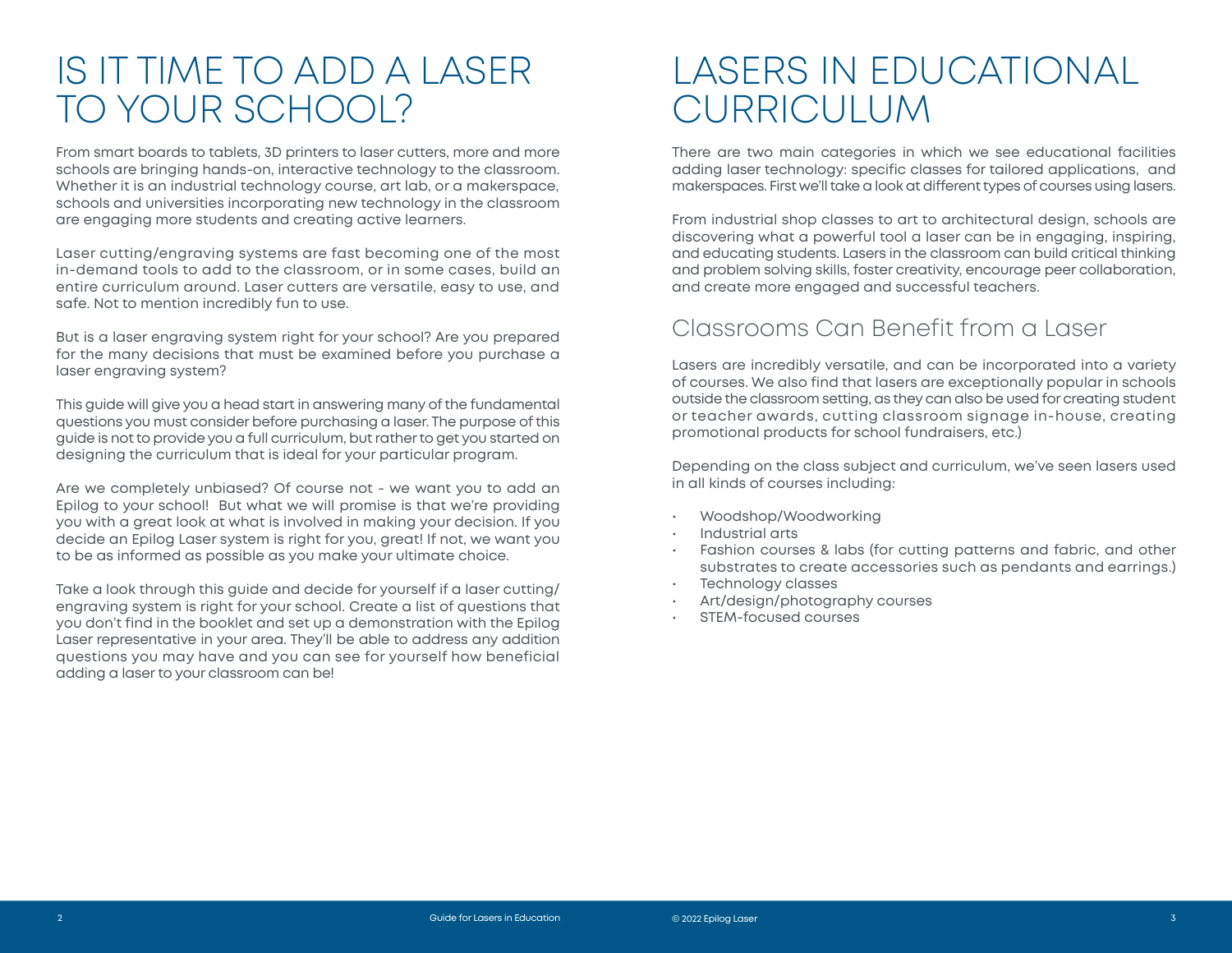### EDUCATIONAL MAKERSPACES

What is a makerspace? It's a space that is designed for your students to access technology products that they can use to learn and create. Some makers spaces are just starting out and will have a supply of electronics for students to use to tinker with. Others are more advanced and established, offering students access to CNC routers, 3D printers, welding equipment, laser cutters (and more!). Each offer students a great resource to further their creativity.

### School Makerspace Benefits

• Taking Products from Ideas to Reality

Technology has taken on a new importance in the classroom. By incorporating interactive technology resources, you are able to take student's ideas from concept to creation to completion. Every student has the potential to be a maker. Imagine your design students tackling a product packaging assignment by laser cutting real-world materials and creating a finished prototype. Or a woodworking project where students use the laser to create custom marquetry work on a table they built themselves.

Resource Expectations

With many high schools incorporating advanced laser technology in the classroom, many university-bound students are already accustomed to - and expecting - this type of equipment to be available during their undergraduate experience. Does your school match up to the expectations of these students? The university a student selects to attend can increasingly come down to the speciality resources they offer.

The Spaces Help Students Prepare for the Future

Since it is an integral part of how we work and live, enabling students to use technology to learn, research, collaborate, and solve problems from an early age better prepares them for their careers. It helps reduce fears of adopting new technology in the future by familiarizing students with the discovery process for each new tool.

Makerspaces also foster the entrepreneurship spirit in a very real way. Having tools within their reach that allow students to take their ideas to production lets them see how they could take their unique ideas and start a business with a few simple tools.



#### What Equipment Does My Makerspace Need?

Obviously, the more equipment your makerspace has the wider appeal it will have for potential members, makers, instructors, guest speakers, etc. Some of the most popular equipment for makerspaces include:

- Laser cutters
- CNC equipment
- 3D printers
- **Vinyl cutters**
- Metalworking/welding equipment
- Woodworking equipment: table saws, wood lathes, routers, etc.
- Hand tools/power tools drills, electric sanders, etc.
- Electronic components: computer boards such as Arduino, Raspberry Pi, etc.
- Some makerspaces are even equipping their facilities with sewing machines and heat presses for fashion makers.

The equipment you choose for your makerspace will depend on the type of users at your school. Providing a variety of tools allows students to combine the capabilities of the tools to create amazing finished projects.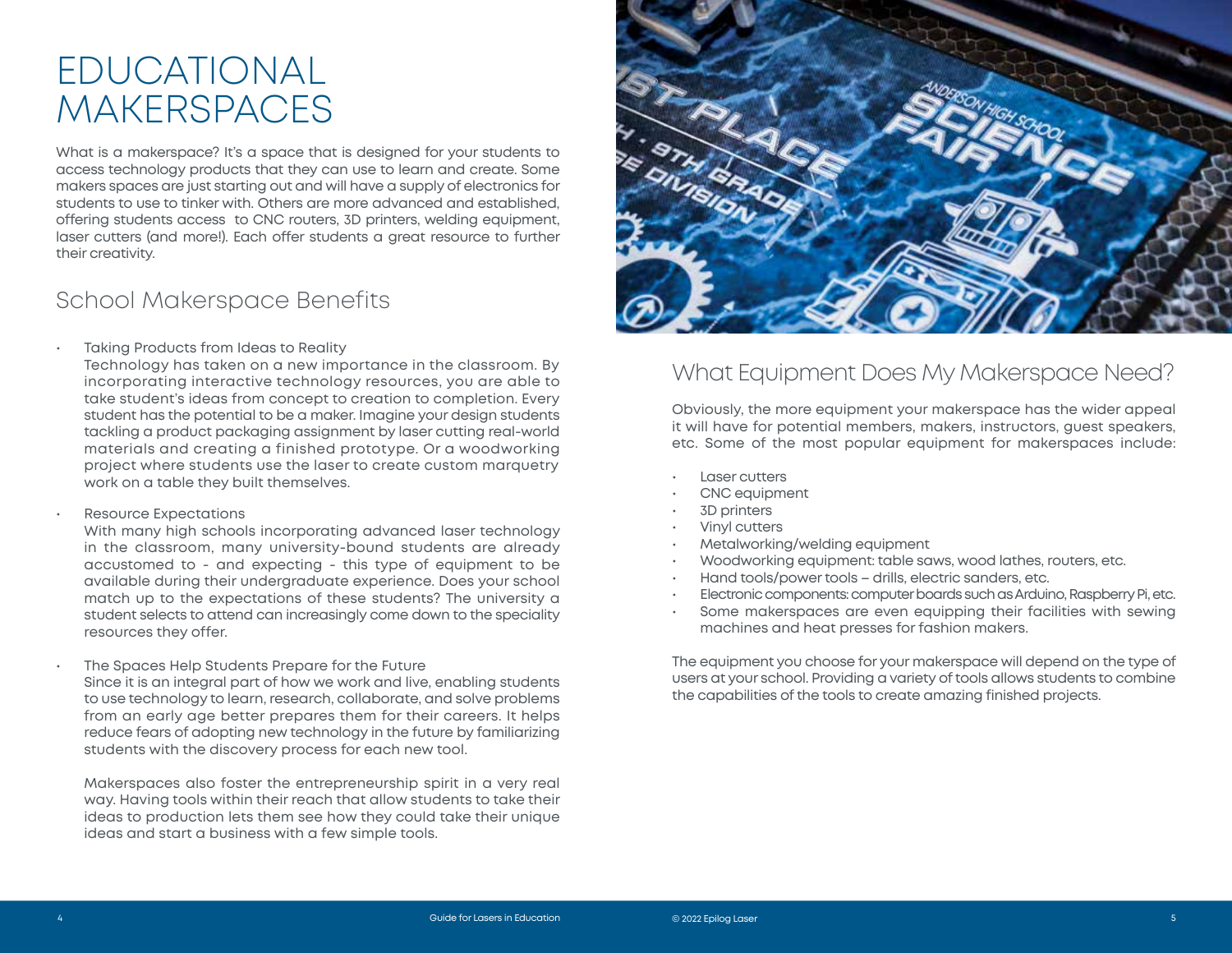### HIDDEN BENEFITS OF A LASER

The versatility of the laser means that there are naturally some hidden benefits to incorporating this type of equipment in your school. It's up to your discretion if you want to share all of these money saving ways to use the laser outside the classroom, or if you want to keep them to yourself!

### Awards and Plaques

There are numerous awards that your school gives out every year - why not create your own custom awards and trophies with the laser? Creating and producing custom awards can be expensive. Bringing these services in house can have a positive impact on school budgets.

### School Signage

Schools need signage throughout their campuses. Classroom signs can be customized for the teacher and room number in just a few quick steps. Directional signs can be created to direct students and visitors through the campus, and architectural signage even be made to showcase your school mascot.

### Fundraising Campaigns

When your school is planning their next fundraising campaign, how about something involving the laser? You can custom etch laptops for a donation, or create a commemorative laser-cut holiday ornament to sell? Or create special etched keychains with your school logo. The ideas are endless!

#### Booster Gifts

Are you looking for a special gift to give to boosters of your school? How about a cozy fleece with the booster's name and school logo engraved? Or personalized travel coffee mugs or water bottles? Even the simplest gifts can mean so much more when customized with the laser.



### Club Use

Does your school have clubs that could utilize a laser? Imagine what projects an engineering club or art club could create with access to a laser system. The laser may even spark the idea for a new club, such as an architecture club, that could use the laser for architectural modeling projects!

#### Events

From sporting events to dances to science fairs, the laser can add a great benefit to your school. Students can use the laser to create signage for the event, create custom giveaways, and add laser cutting to a science project.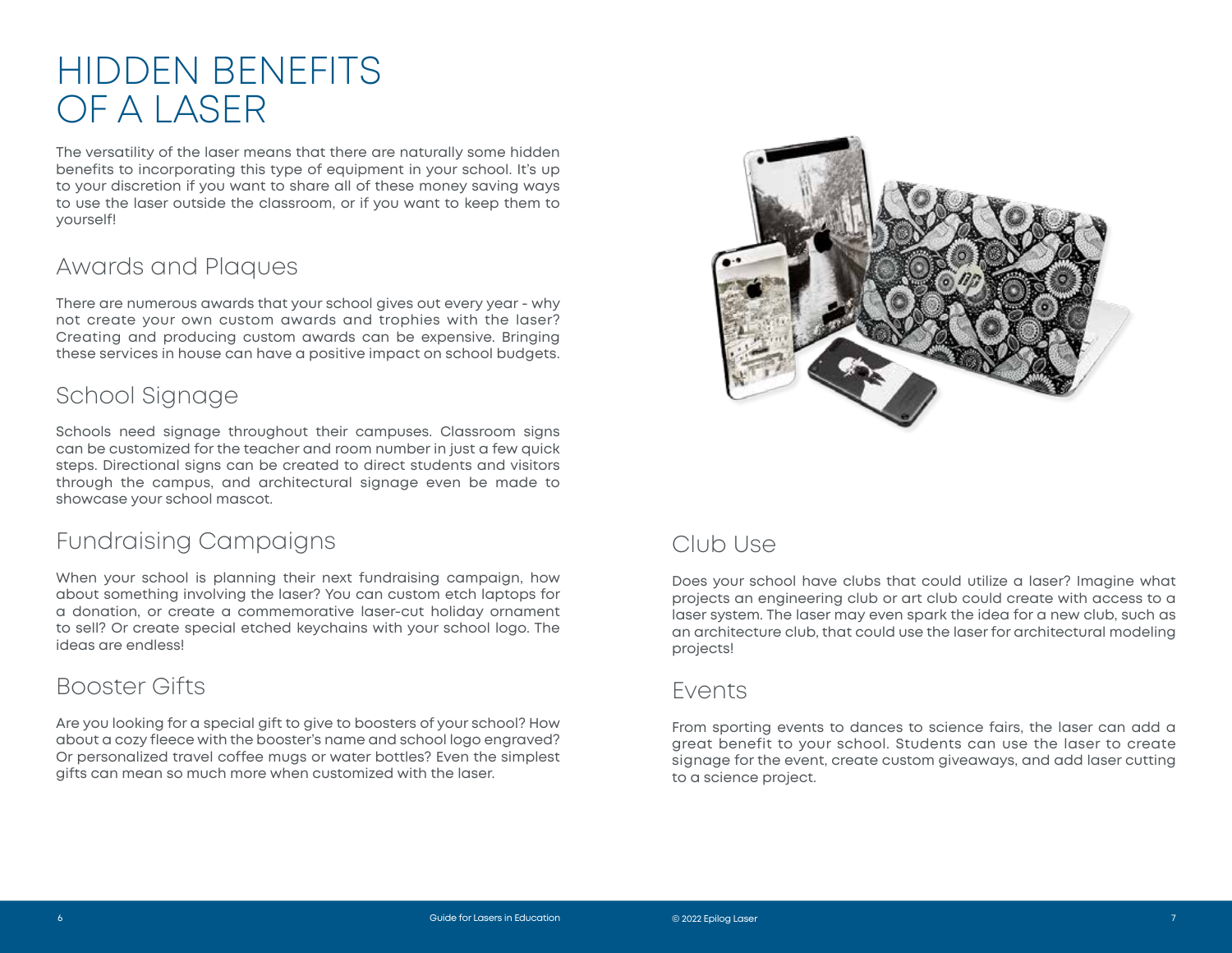### COMPARING LASER **SYSTEMS**

The first question you (or perhaps your administration) may have is, why the wide variety of pricing in laser systems? The biggest difference you'll see in an inexpensive system and an Epilog Laser is the quality of the components and support available from Epilog. Epilog's laser source and motion control components results in much faster engraving and cutting times, and much higher quality of etching. We want to make sure you are up and running constantly with the laser!

### Glass vs. Metal Laser Tubes

When you see an extremely inexpensive laser online, there's a good chance the machine is imported from overseas and contains and glass laser tube. Epilog only uses metal laser tubes with ceramic components, which provide a number of benefits:

• Higher Engraving Speed / Resolution

Metal laser tubes can be fired at a much higher rate of speed than a glass laser tube, which is why our systems run at much higher speeds and with so much more engraving clarity than a glass-tube system.

• No Water Chiller

All of our laser tubes are air-cooled, so you don't need install or maintain any kind of water chiller or have it near your electronics.

• Longer Lifetime

Our laser tubes typically last 3 to 5 years before they need recharging. Glass laser tubes require much more frequent replacement.

#### Laser Safety Ratings

Laser safety should be a priority in any environment, but especially in the classroom.

Lasers are classified for safety purposes based on their potential to cause injury, and are rated from Class 1 (safest) to Class 4 (least safe). Most lasers used in schools are in the Class 2 rating because they are safety interlocked, and will not fire when the cabinet door is open.



A Class 4 laser is one that is not interlocked and can be operated with openings into the laser cavity. These may include pass-through capabilities, where an opening allows you to extend a product outside the laser's work area. This provides an opening for the laser beam to escape and potentially harm the laser operator. Class 4 laser systems also have additional safety requirements, including safety interlocks on doors where the laser system is operated and the appointment of a laser safety officer.

### System Ease of Use

Can you send the file from any graphic software program, or are you tied in to a proprietary system? Can you print directly from the program or are you required to take the file into a more complicated job management system? These are important considerations to keep in mind when selecting the right laser system for your school.

### Networking Capabilities

Does the laser have a built-in Ethernet connection? As you build out your space and have multiple lasers, a network capable laser allows you to connect all of the systems to a single computer, or multiple computers to a single laser.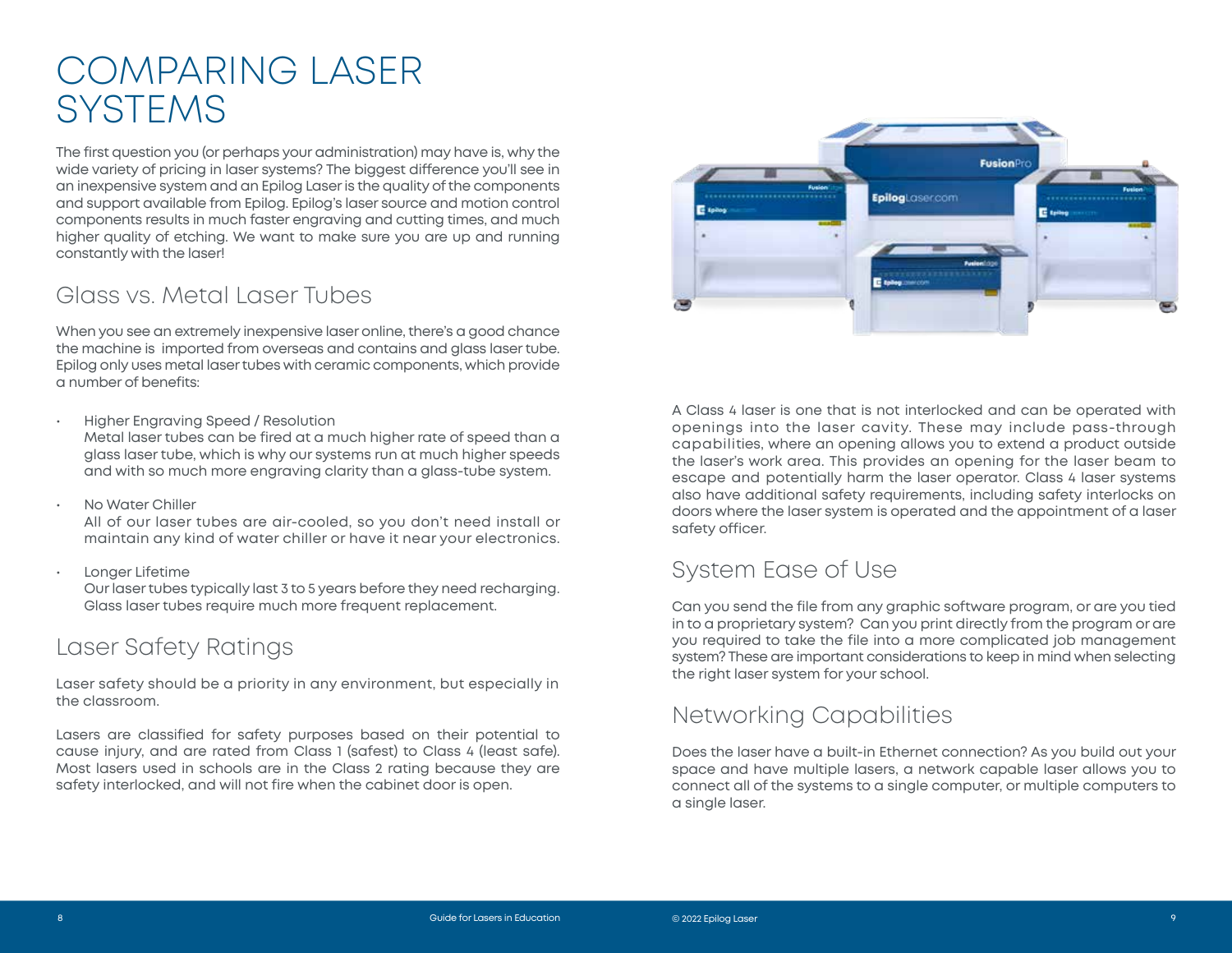

# EASE OF MAINTENANCE

All laser systems will need maintenance. There are complicated electronics and components within this system that need to be maintained and will occasionally have issues. In choosing your system, ask questions regarding support and understand what type of help you can get when you do face a problem.

#### Technical Support Process

What is the technical support process when you encounter a problem? The support department should be quickly responsive and be able to diagnose problems through a few simple questions, then overnight any necessary parts. Online support through chat systems can also be helpful in getting systems back up and running quickly.

### User Maintainable Parts

Are the systems designed in a modular fashion so that parts can be easily accessed and replaced by staff at your school?

### Ongoing Support

After your warranty, what is the process for calling technical support and asking questions or getting parts quickly? You'll want to make sure you've got resources to help you succeed long after the sale has been made.

### SETTING UP LASER POLICIES

Makerspaces differ in their policies for using their laser systems; however, the vast majority - at minimum - require an introductory course that explains how the laser works, how to send jobs to the laser, what materials work with the laser, how to clean the laser, etc. Some makerspaces cover this important information in one introductory course, while others break it into two or three more in-depth sessions.

Even after the introduction, some makerspace require using the laser under the supervision of a "maker pro" – someone who works at the makerspace and is considered a seasoned user of this type of equipment. Others require makers to accumulate a certain number of laser hours with a maker pro before being permitted to use the equipment unsupervised.

What works best for you and your makerspace will depend on how many students you have using the laser, how knowledgeable they are with laser equipment, and what you feel comfortable setting as a minimum standard to use this type of machinery.

The design of your training class will depend on your students' use of the system and degree of laser knowledge. Some ideas for class topics include:

### The Basics of Lasering

Concepts covered include raster vs. vector jobs, setting up a print job, the print driver, material settings, sending the job to the laser.

#### Advanced Features

Using the center-engraving feature, color mapping, photo engraving, 3D engraving settings, changing settings on the fly.

#### Maintenance

Cleaning the system after use, cleaning the cutting table, wiping off the lenses.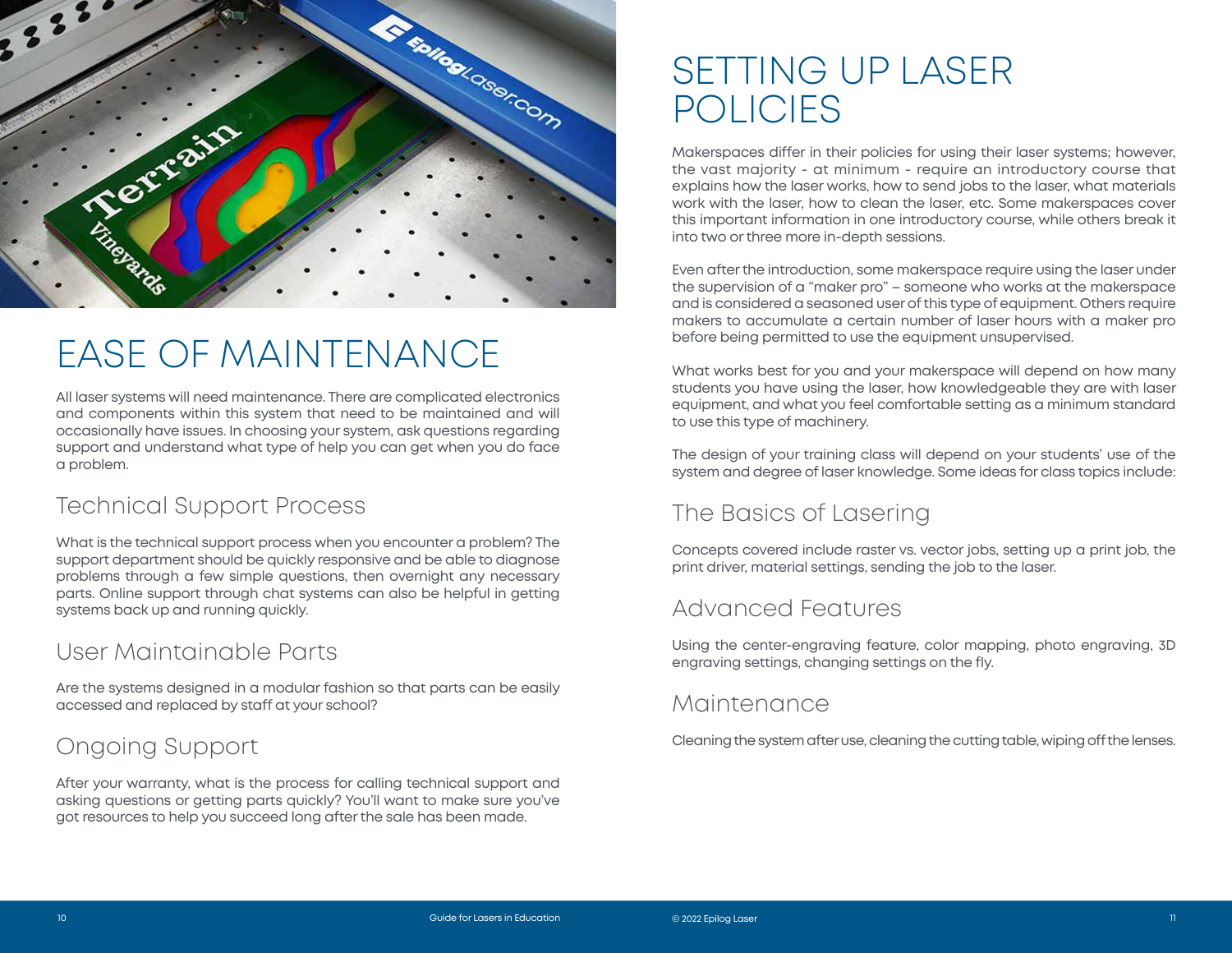

### WHAT ELSE DO I NEED TO GET STARTED?

An important question to ask is, what is included with my system, and what else will I need to get up and running with the laser?

• A Laser System

Laser system pricing will vary depending on the engraving area, wattage configuration, and any additional accessories you might want to include. Later we'll discuss lease-to-own options and what wattage is right for your needs.

A Computer

Any Windows XP, Vista, 7, 8, 10, or 11 operating system is recommended. All of the versions of 2000, XP, and Vista (Home, Professional, etc.) are compatible with an Epilog Laser system.

• Graphic Software Epilog's systems are designed to run on most Windows-based graphic software programs, such as CorelDRAW, Adobe and AutoCAD. The system comes with a print driver that will send your images from any of these programs.

Filtration or Exhaust System

All laser systems must be exhausted or filtered. As the laser engraves and cuts, the material is vaporized, but the smoke needs somewhere to go. You have two basic choices: exhaust to the outside, exhaust the air from the laser into a portable filtration unit.

If you choose to exhaust to the outside, all you need to do is attach a small exhaust fan to the back of the system, and blow the smoke out of the building.

If you are in an area where you can not exhaust to the outside, you'll need a air filtration unit. There are several good filtration systems of the market that your distributor can recommend for you.

#### Laser System Features/Options

Depending on what laser system you choose, there are several accessories that are standard inclusions, and also ones you can add after you purchase. While many of these come as standard equipment with an Epilog Laser system, you will want to make sure you have them on any system you purchase.

• Air Assist

Allows you to attach an air compressor to the unit, which blows a constant stream of air at the point of burn. Helps reduce any flare-up from combustible materials.

- Auto Focus Automatically focuses the laser to the correct engraving height.
- **Vector Cutting Grid** This is an essential feature if you are cutting through materials.
- Rotary Attachment

If you want to etch glasses, mugs, wine bottles and other cylindrical objects, you will need a rotary attachment.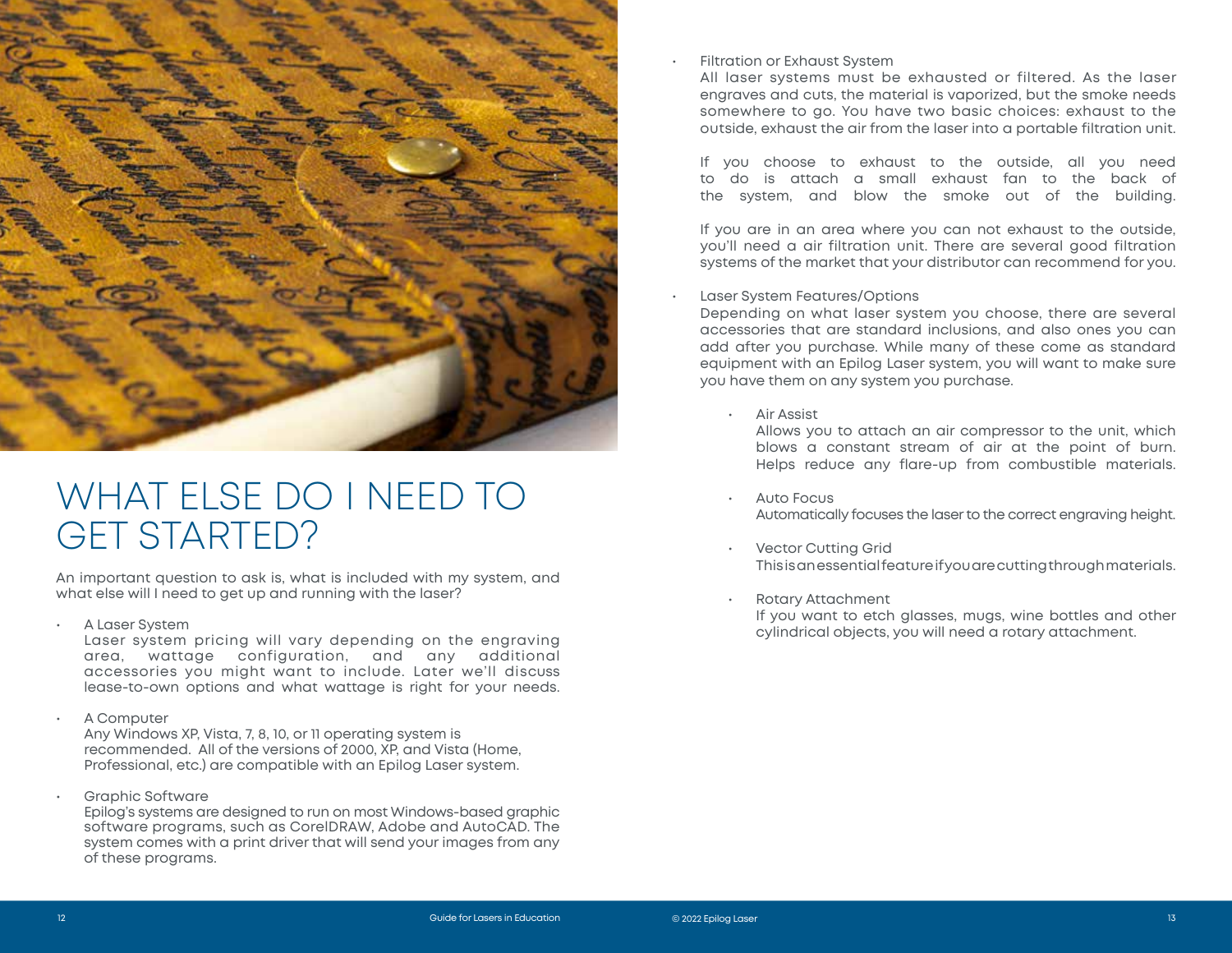### ONGOING MACHINE MAINTENANCE

There is a variety of ongoing maintenance that needs to be considered when adding a laser system to your educational facility. Keeping the machine well maintained can add years of use. Below is a list of common cleaning tasks that, when done regularly and properly, can help extend the life of your laser.

#### • Keep the Lenses Clean

Wipe off the lenses once a week (or whenever they are dirty, depending on the usage). To clean the optics use a high-quality cotton swab moistened with the optics cleaner supplied in the accessory kit.

- Clean the Linear Encoder Strip On some systems you'll have a linear encoder strip that needs to be cleaned approximately every 90 days.
- Debris in the System

This is one of the most important cleaning processes that should be done regularly. Dust and debris that builds up in the system can damage many components of the system and should be removed regularly. Have students get into the habit of wiping down the machine regularly.

• Emptying the Vector Cutting Table

Debris also gets collected in the system's cutting table. This debris can build up over time and can become tinder if it is allowed to build up too much inside the table. Empty the vector table daily to keep your system safe from this danger.

• The Laser Tube

The true consumable on the system is the laser tube, which needs to be recharged or, depending on the type of system, replaced. Glass laser tubes tend to need to be replaced every 3 to 12 months. Metal laser tubes tend to need to be recharged every 3-5 years. Depending on wattage, recharging a metal laser tube can range from approximately \$1,200 to \$2,200.

### WHAT PRODUCTS CAN YOU CREATE?

| <b>Architectural Models</b> | Awards                 |
|-----------------------------|------------------------|
| <b>Corporate Gifts</b>      | <b>Custom Cabinets</b> |
| Desk Sets and Accessories   | Decorative Tiles       |
| <b>Electronic Gadgets</b>   | <b>Furniture</b>       |
| Glassware                   | Gunstocks              |
| <b>Key Chains</b>           | Laptop Covers          |
| Mobile Phones               | <b>MP3 Players</b>     |
| Nameplates                  | Name Badges            |
| <b>Notary Seals</b>         | Picture Frames         |
| Photo Albums                | Plastic Signage        |
| Promotional Items           | <b>Rubber Stamps</b>   |
| <b>Sporting Goods</b>       | <b>Toys</b>            |
| Wine Bottles                | Wood Signage           |
|                             |                        |

### What Materials Can You Use?

| Acrylic           | Anodized aluminum |
|-------------------|-------------------|
| <b>Bamboo</b>     | Ceramic           |
| Corian            | Fabric            |
| Glass             | Granite           |
| Laserable plastic | Leather           |
| Marble            | Matte board       |
| Onyx              | Paper             |
| Pressboard        | Rubber            |
| Slate             | Stone             |
| Tile              | Wood              |

And much more!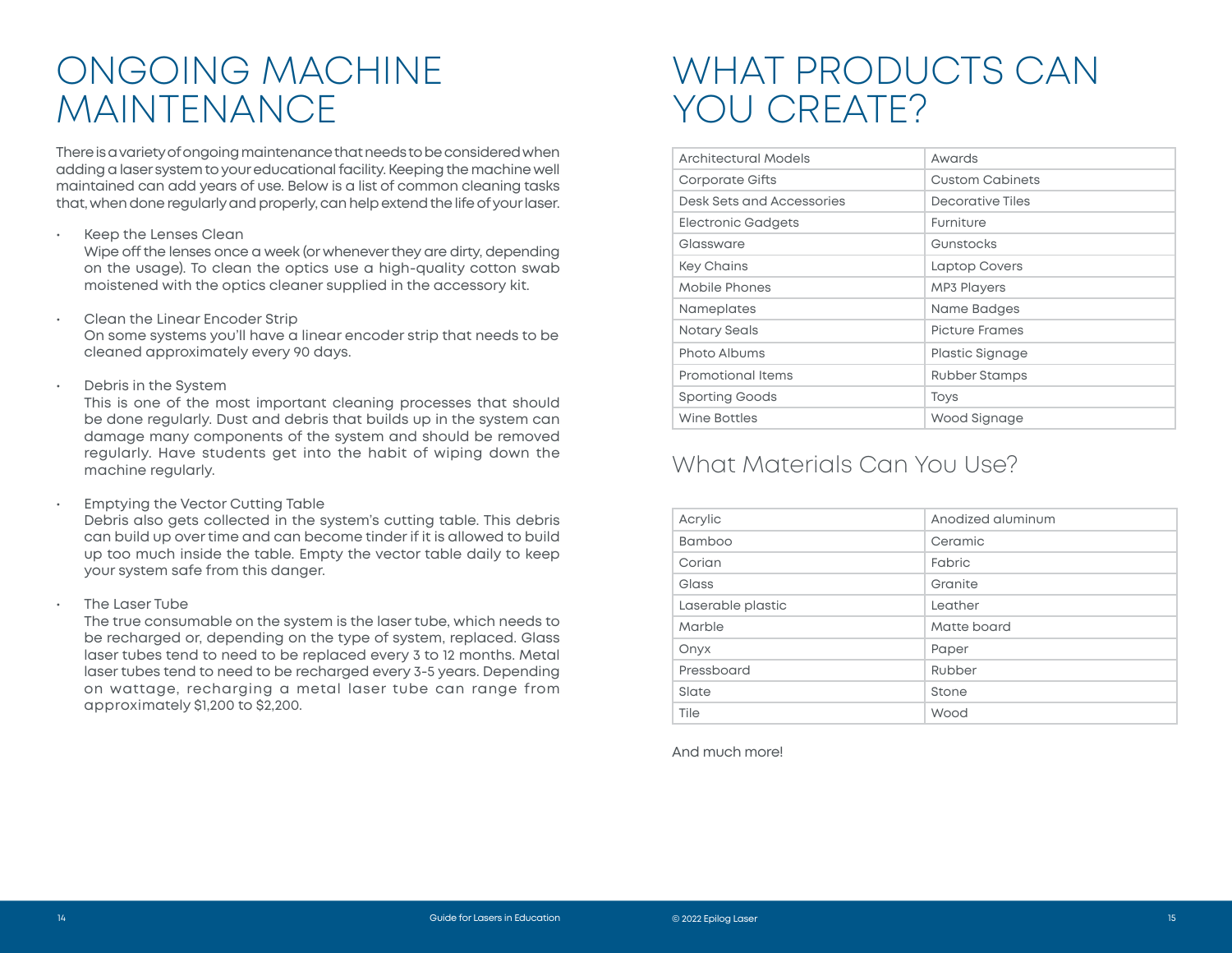### WHY WILL THE LASER BE THE MOST POPULAR TOOL AT MY SCHOOL?

When the votes come in, you'll quickly see why the laser is frequently cited by schools as the most popular tool in their class rooms or makerspaces. The system's popularity stems from a combination of the ease of use of the system and the versatility of materials you can work with. While 3D printers may get more 'wow' factor initially, students tend to spend the majority of their time on the laser system.

#### Ease of Use

The popularity of the laser can be an important consideration when deciding where to spend your budget.

The higher the wattage, the thicker the material you can cut through in a single pass. On a 30 watt system, you can cut through up to 1/4" hardwoods and acrylics in a single pass, while a 120 watt system will allow you cut all the way through up to 1/2" thick materials. A lower wattage can cut through thicker substrates using multiple passes as well.

### Versatility

Higher wattage systems also allow you to engrave some materials at higher speeds to get to the same engraving depth. For example when engraving wood, on a 60-watt system you might run the laser at 100% speed 100% power to get the perfect engraving depth, but on a 30 watt system you may slow that down to 40% speed to increase the laser's dwell time and to achieve the same engraving depth.

### DEFINING SUCCESS THROUGH METRICS

Many educational makerspaces find it helpful to showcase the benefits that they are able to add to schools by adding specific metrics to highlight the usage of the space to school administration. This can be as simple as a dashboard highlighting the overall student usage of the space, to more detailed metrics including how the space is used and what departments are using the space most often. Start collecting data immediately upon starting the makerspace to make sure you have the data you'll need down the road.

### Sign-in Tracking

Track usage of your space on a daily basis by requiring a sign-in to the space. This can be done through a simple sign-in sheet, or you can use various iPad sign-in apps or ticketing systems.

### Track Who Uses the Space

Have students include their major or course for which they are using the machinery.

### Track How They Are Using the Makerspace

What type of projects are students using the machine for most often?

- Class Projects
- Curriculum Integration
- **Prototyping**
- Personal Projects

#### Track the Role the Space Fills

Survey your users to find out if the makerspace was a deciding factor when deciding to enroll at your institution, if they saw the space during a school tour, and if the resources offered support student retention.

Surveys can also provide information on what the students are learning in the space that they aren't able to through regular classroom learning, as well as demographic information.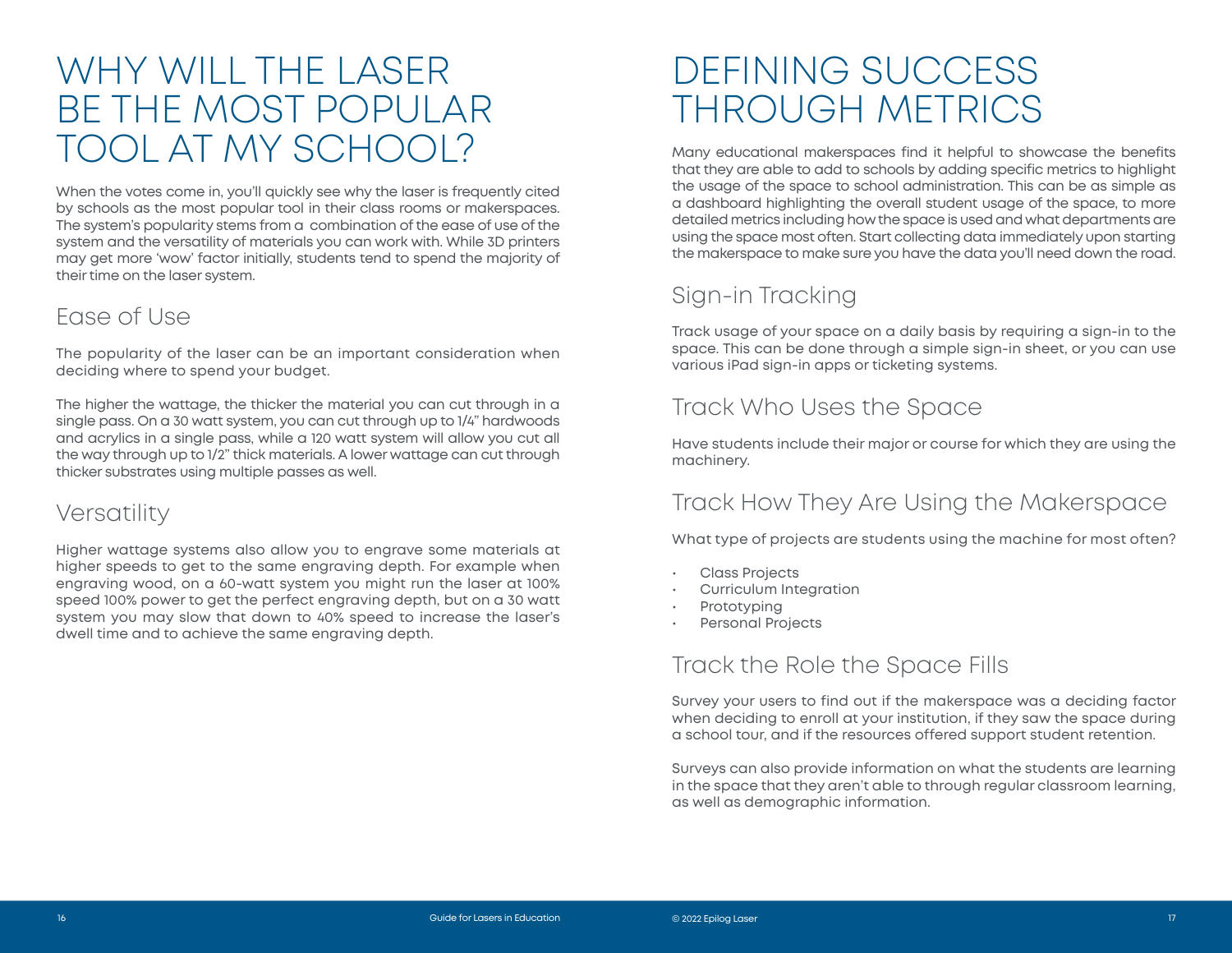

### CURRICULUM IDEA 1: CREATE A CUSTOM KEYCHAIN

#### Project Description:

For a first laser project, a keychain can be a quick and easy way to learn many of the essential basic lessons needed on all future projects. Have the students take a piece of wood and design a keychain using their own custom design.

### Material Needs:

- Wood sheets
- Keychain Rings

### Concepts Covered:

- Setting up a basic laser project
- Page setup
- Creating a vector cut line (vector vs. raster discussion)
- Importing a graphic
- Using the laser's print driver
- Material settings
- Sending a job to the laser

### CURRICULUM IDEA 2: ARCHITECTURAL **SIGNAGE**

### Project Description:

Signage design can incorporate a wide variety of styles from simple nameplates to designs incorporating a wide variety of materials and dimensions. Have students identify a signage need in your school - a classroom number sign, an event sign, or a club signup sign, and have them design and create a new sign using the laser.

### Material Needs:

- MDF
- **Cardboard**
- Engravable Plastics
- Paint
- Miscellaneous Materials

### Concepts Covered:

- Setting up vector cut lines
- Using frequency to improve cutting
- Design using mixed media
- Working with a customer on design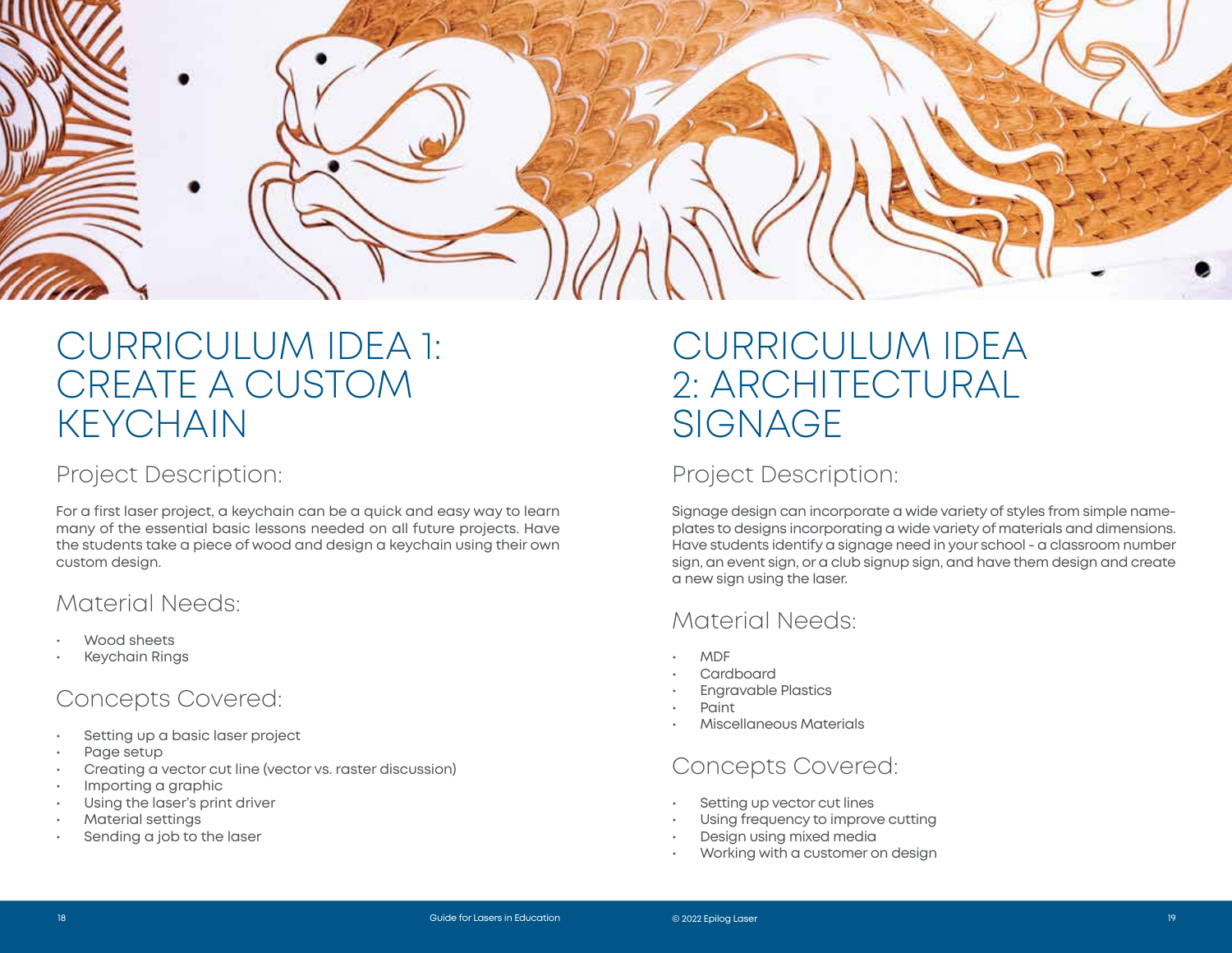### CURRICULUM IDEA 3: WORKING WITH FABRIC / FABRIC DESIGN

### Project Description:

Lasers are increasingly being used in fashion design, including direct to fabric engraving and creating intricate cut-out patterns. Have students find a piece of old clothing - their own or from a thrift storethat they can customize with the laser!

#### Material Needs:

• Old clothing, shoes, etc. from home or from a thrift store

### Concepts Covered:

- Working with resolution on different materials
- What materials engrave best with a laser?

### Project Inspirations:

- Laser etch jeans with a pattern that is repeated throughout the material.
- Laser engrave a design on leather shoes.
- Laser cut a custom pattern in a dress.





### CURRICULUM IDEA 4: CREATING A 3D MODEL

### Project Description:

By using inexpensive materials like cardboard or Taskboard, you can create 3D models that work like a puzzle that you put together yourself. Students can work with Fusion 360 software from Autodesk to take their 3D image and slice it for the laser.

### Material Needs:

- Cardboard
- **Taskboard**
- Dowell

#### Concepts Covered:

- Creating a 3D model
- Using Fusion 360 software
- Laying out a multiple piece model with the laser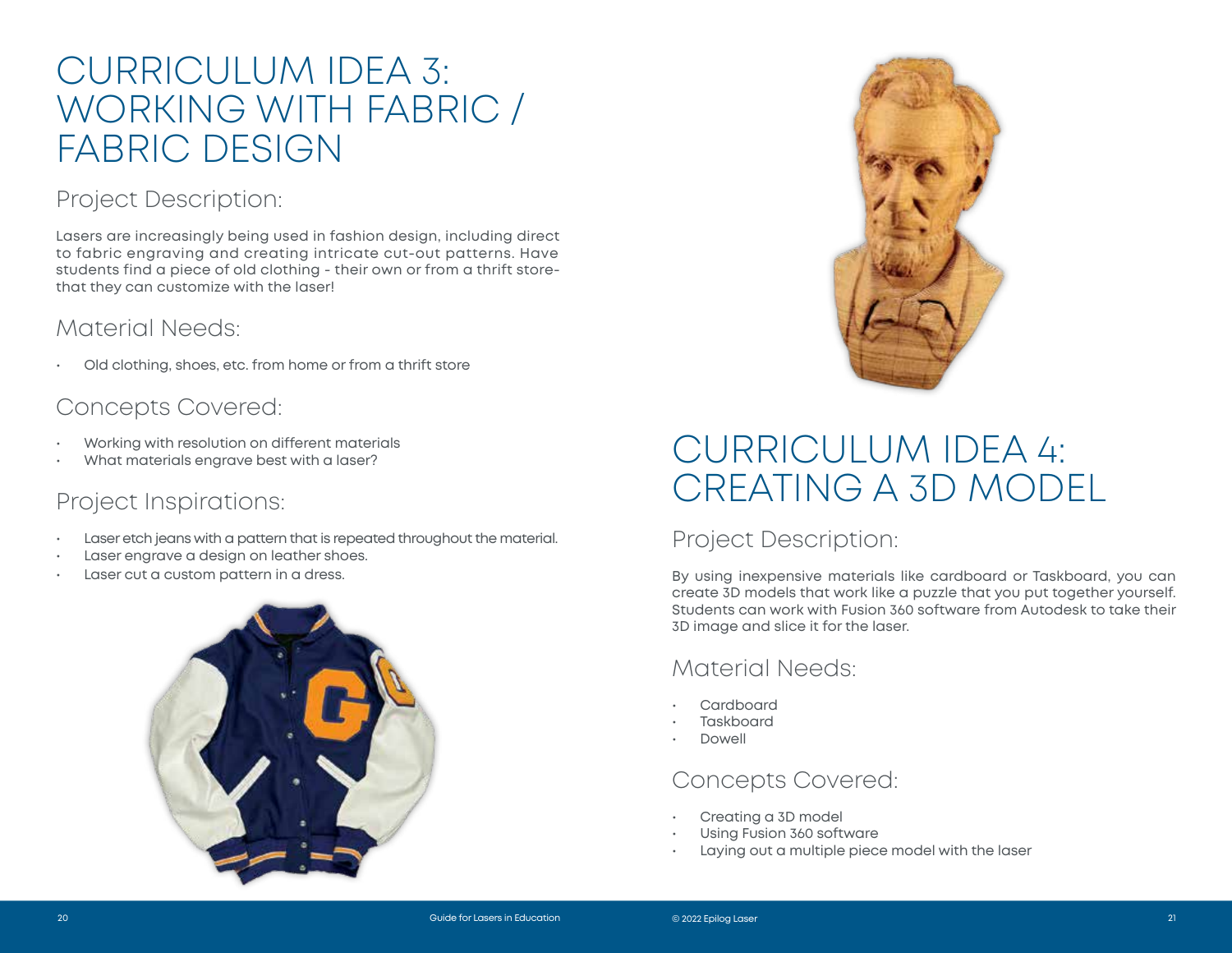### CURRICULUM IDEA 5: CREATING A BOX WITH A CUSTOM INLAY

### Project Description:

The incredible precision of the laser allows you to create highly-detailed inlays. Using this idea, create a wooden box cut with the laser that incorporates a wood veneer inlay design.

### Material Needs:

- Wood veneers
- Wood sheets

### Inspiration File:

www.epiloglaser.com/resources/sample-club/wood-inlay-box.htm

### Concepts Covered:

- Engraving a pocket for an inlay
- Cutting thin veneers
- Building a 3D object from 2D materials

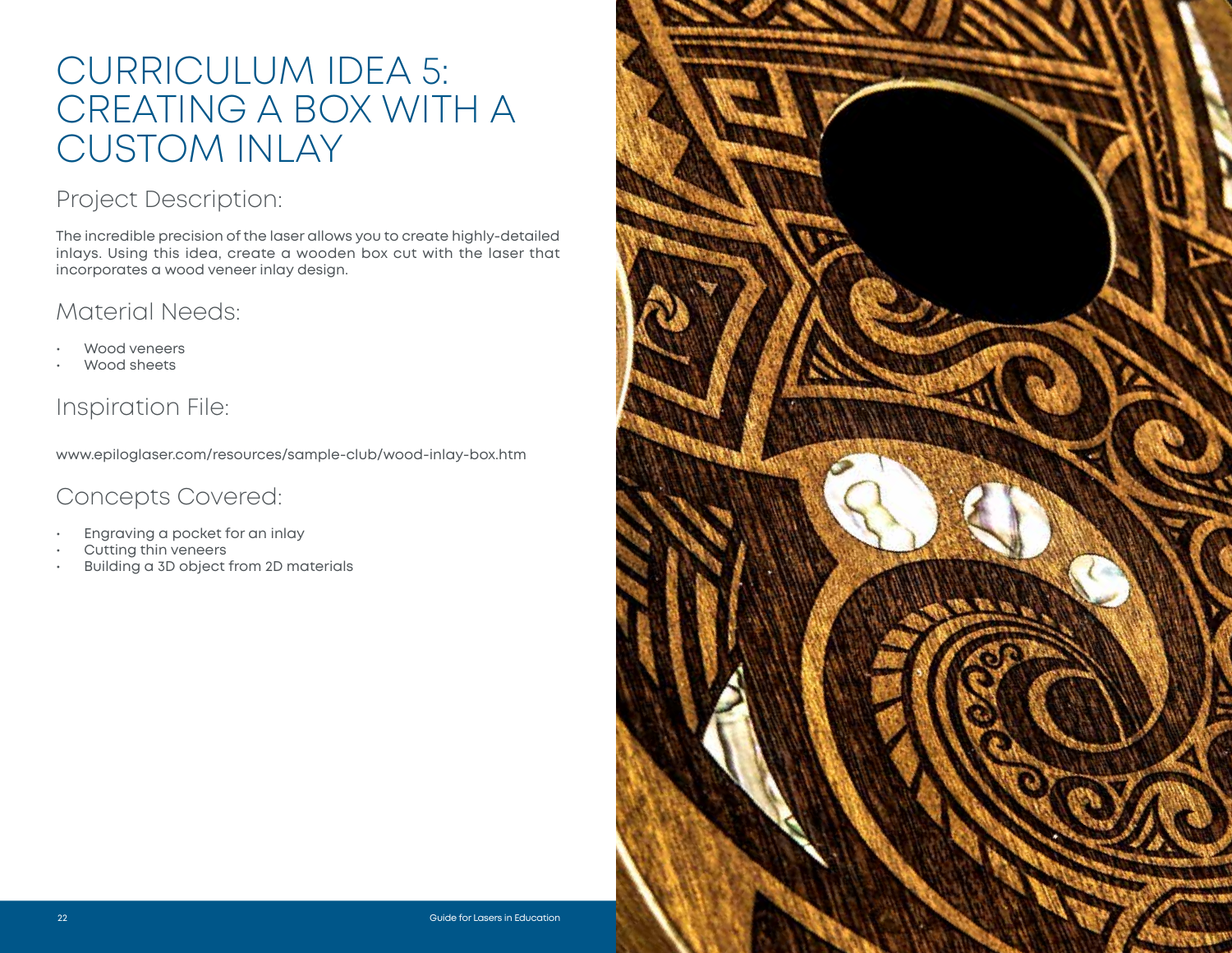### CURRICULUM IDEA 6: CREATING A PROTOTYPE

### Project Description:

Taking all of the concepts learned in the laser classes, create a finished prototype. This can incorporate multiple materials

### Material Needs:

- Scrap materials: wood, acrylic, plastics, etc.
- Electronics: Arduino and Raspberry Pi Kits

### Concepts Covered:

- Using a laser to cut 3D prototype objects from different materials.
- How can the laser be used to create a finalized design?

### Project Inspirations:

- Instructables.com
- Make.com